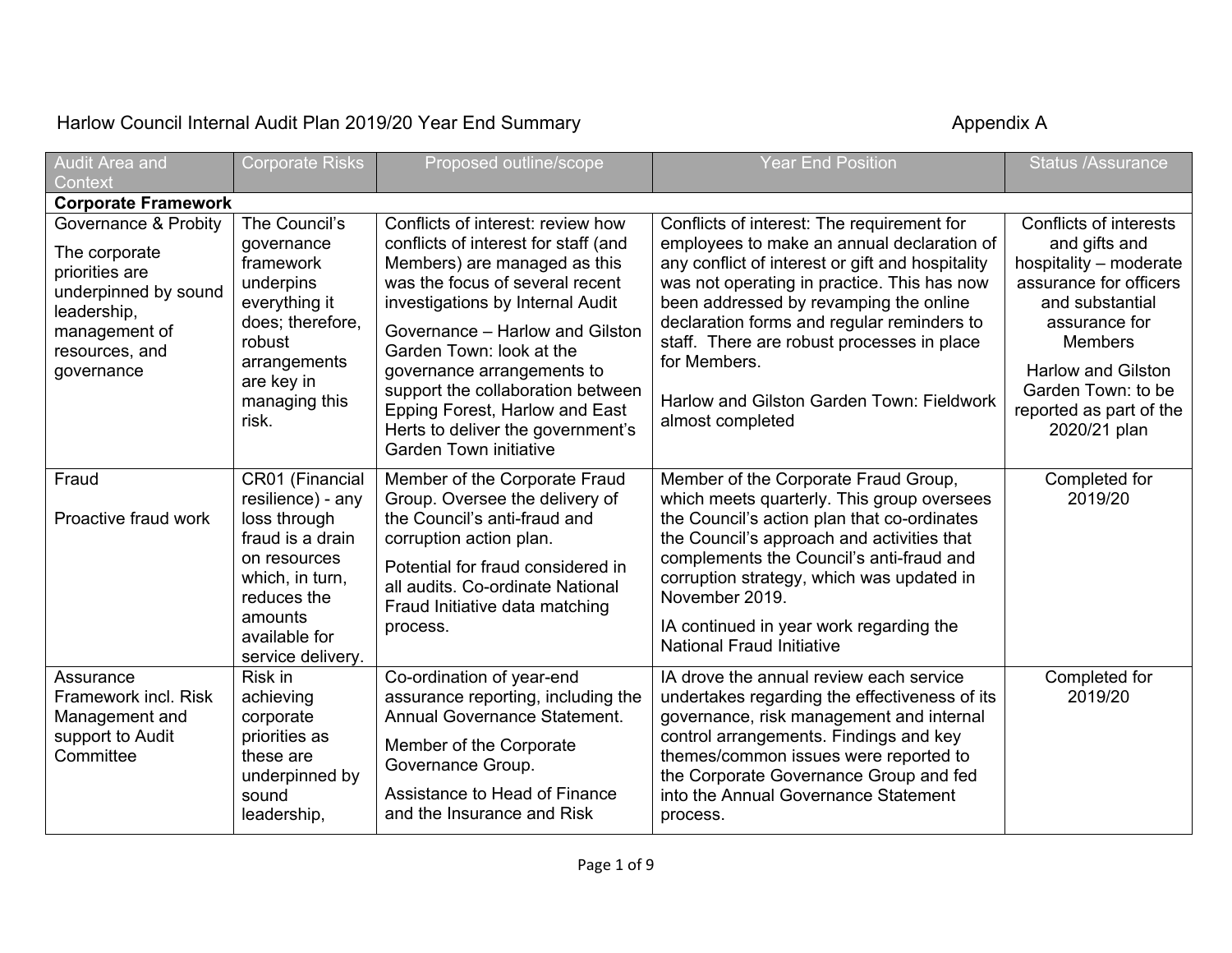| Audit Area and<br>Context                                                                                                                                                          | <b>Corporate Risks</b>                                                                                                                                                                                                      | Proposed outline/scope                                                                                                                                                                                                                                                                                                                                                                                                                                                                                                                                                                                                                             | <b>Year End Position</b>                                                                                                                                                                                                                                                                                                                                                                                                                                                                                                                                                                                                                                                                                                                                                                                                                                                                                                                          | <b>Status /Assurance</b>                                                                                                                           |
|------------------------------------------------------------------------------------------------------------------------------------------------------------------------------------|-----------------------------------------------------------------------------------------------------------------------------------------------------------------------------------------------------------------------------|----------------------------------------------------------------------------------------------------------------------------------------------------------------------------------------------------------------------------------------------------------------------------------------------------------------------------------------------------------------------------------------------------------------------------------------------------------------------------------------------------------------------------------------------------------------------------------------------------------------------------------------------------|---------------------------------------------------------------------------------------------------------------------------------------------------------------------------------------------------------------------------------------------------------------------------------------------------------------------------------------------------------------------------------------------------------------------------------------------------------------------------------------------------------------------------------------------------------------------------------------------------------------------------------------------------------------------------------------------------------------------------------------------------------------------------------------------------------------------------------------------------------------------------------------------------------------------------------------------------|----------------------------------------------------------------------------------------------------------------------------------------------------|
|                                                                                                                                                                                    | management of<br>resources, and<br>governance.                                                                                                                                                                              | Manager in enhancing and<br>embedding the Council's risk<br>management framework.                                                                                                                                                                                                                                                                                                                                                                                                                                                                                                                                                                  | IA continues to provide advice and good<br>practice as the Council continues to develop<br>its risk management framework.                                                                                                                                                                                                                                                                                                                                                                                                                                                                                                                                                                                                                                                                                                                                                                                                                         |                                                                                                                                                    |
|                                                                                                                                                                                    |                                                                                                                                                                                                                             | Support and training to the Audit<br>Committee.                                                                                                                                                                                                                                                                                                                                                                                                                                                                                                                                                                                                    | IA delivers a bespoke training programme<br>for the Audit and Standards Committee, as<br>well identifying training opportunities in<br>neighbouring councils. Topics included risk<br>management, role of External Audit and<br>fraud awareness.                                                                                                                                                                                                                                                                                                                                                                                                                                                                                                                                                                                                                                                                                                  |                                                                                                                                                    |
| Information<br>Management and<br>Governance -<br>Data protection and<br>security. Data sets,<br>owners and protocols.<br>Governance and data<br>sharing. Training and<br>awareness | <b>CR08</b><br>Information<br>Governance<br>and Data<br>Compliance:<br>Breach of data<br>protection and<br>other legislation<br>related risks<br>which could<br>lead to<br>significant fines<br>and reputational<br>damage. | <b>GDPR (General Data Protection</b><br>Regulation) checklist: IA will<br>complete a GDPR checklist for all<br>audits, feeding the results back to<br>the DPO<br>Data retention and disposals:<br>cross cutting review to ensure the<br>Council's data retention and<br>disposal policy is fit for purpose<br>and being complied with.<br>Member of the Corporate<br>Information Governance Group:<br>Internal Audit continues on the<br>officer Information Governance<br>Group which reports into<br>Corporate Governance Group.<br>This is chaired by the Head of<br>Governance and includes the<br>Council's DPO (Data Protection<br>Officer). | For a sample of audits IA completed a<br>GDPR checklist and found overall these<br>areas were generally GDPR compliant. Any<br>control weaknesses or areas for<br>improvement have been fed back to the<br><b>DPO</b><br>HTS and GDPR compliance: This was an<br>additional audit to the plan at the request of<br>the Council's Corporate Governance Group.<br>Overall, HTS has a sound framework, in<br>particular around training and awareness.<br>Weaknesses found, in particular ensuring<br>contracts are GDPR compliant and keeping<br>Registers of Processing Activities up to<br>date, once in place. This has now been<br>addressed through the company's<br>information security and data protection<br>action plan.<br>Data retention and disposals audit: The<br>majority of the fieldwork has been<br>completed, however, findings have yet to be<br>fed back to the Information Governance<br>Group which has been delayed due to | HTS and GDPR<br>compliance: moderate<br>assurance<br>Data retention and<br>disposals audit: to be<br>reported as part of the<br>2020/21 audit plan |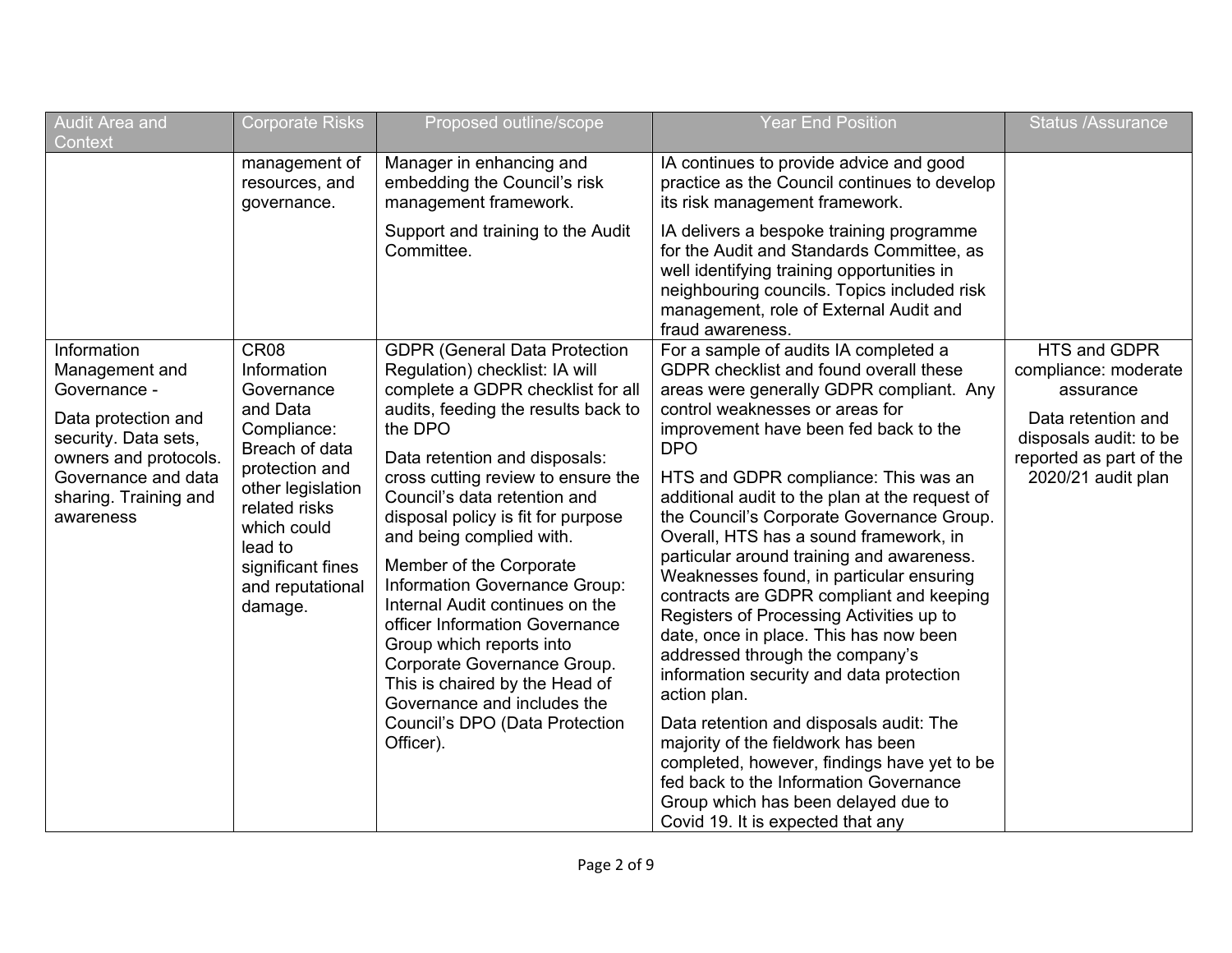| <b>Audit Area and</b><br>Context                                                                                                                | <b>Corporate Risks</b>                                                                                         | Proposed outline/scope                                                                                                                                                                                                                                                                                      | <b>Year End Position</b>                                                                                                                                                                                                                                                                                                                                                                                                                                                                                                                     | <b>Status /Assurance</b>               |
|-------------------------------------------------------------------------------------------------------------------------------------------------|----------------------------------------------------------------------------------------------------------------|-------------------------------------------------------------------------------------------------------------------------------------------------------------------------------------------------------------------------------------------------------------------------------------------------------------|----------------------------------------------------------------------------------------------------------------------------------------------------------------------------------------------------------------------------------------------------------------------------------------------------------------------------------------------------------------------------------------------------------------------------------------------------------------------------------------------------------------------------------------------|----------------------------------------|
|                                                                                                                                                 |                                                                                                                |                                                                                                                                                                                                                                                                                                             | recommendations will be taken forward by<br>the new to be appointed DPO.                                                                                                                                                                                                                                                                                                                                                                                                                                                                     |                                        |
| Performance<br>Management:<br>Data integrity &<br>quality (collection,<br>collation, analysis and<br>validation). Use of<br>performance targets | Risk of non-<br>achievement of<br>corporate<br>priorities and<br>lack of<br>transparency.                      | The suitability and integrity of<br>Performance Indicators (PIs) are<br>considered within operational<br>audits. For 2019/20 this includes<br>parks, landscapes and<br>Streetscene, complementing the<br>HTS (Harlow Trading Services)<br>Best Value Review, Leah<br>Manning Centre and Commercial<br>Rents | No concerns identified regarding<br>performance indicators examined in other<br>audits including commercial rents and<br>corporate H&S.                                                                                                                                                                                                                                                                                                                                                                                                      | Complete for 2019/20                   |
| Value for Money<br>(VfM) - Guiding<br>principle of the<br>Council                                                                               | VfM helps the<br>Council manage<br>its corporate risk<br>CR01 on<br>financial<br>resilience.                   | Continue with short/sharp audits<br>driven by data analytics. For<br>2019/20 this will include a follow<br>up of the 2018/19 limited<br>assurance purchase card audit.                                                                                                                                      | Purchase cards: some improvement since<br>the previous audit as the number of receipts<br>retained for purchases and approved<br>transactions has significantly increased and<br>all cardholders now have an approver. The<br>system of reviewing expenditure is still not<br>providing the challenge required to ensure<br>spending is legitimate and in the best<br>interests of the Council. The role of Systems<br>Team Leader as the central 'gatekeeper'<br>has been strengthened who monitors and<br>challenges poor spending habits. | Purchase cards -<br>moderate assurance |
| Joint Working,<br><b>Shared Services,</b><br>Outsourcing and<br>Partnerships                                                                    | On corporate<br>risk register:<br>CR06 - Lack of<br>resources and<br>capacity,<br>Council and key<br>partners. | Harlow and Gilston Garden Town<br>(joint initiative with Epping Forest,<br>and East Herts): to ensure joint<br>arrangements are working in the<br>best interests for the Council with<br>appropriate governance and<br>monitoring arrangements in place.                                                    | Covered in the governance review of the<br>Garden Town arrangements (see start of<br>Plan).                                                                                                                                                                                                                                                                                                                                                                                                                                                  | Complete for 2019/20                   |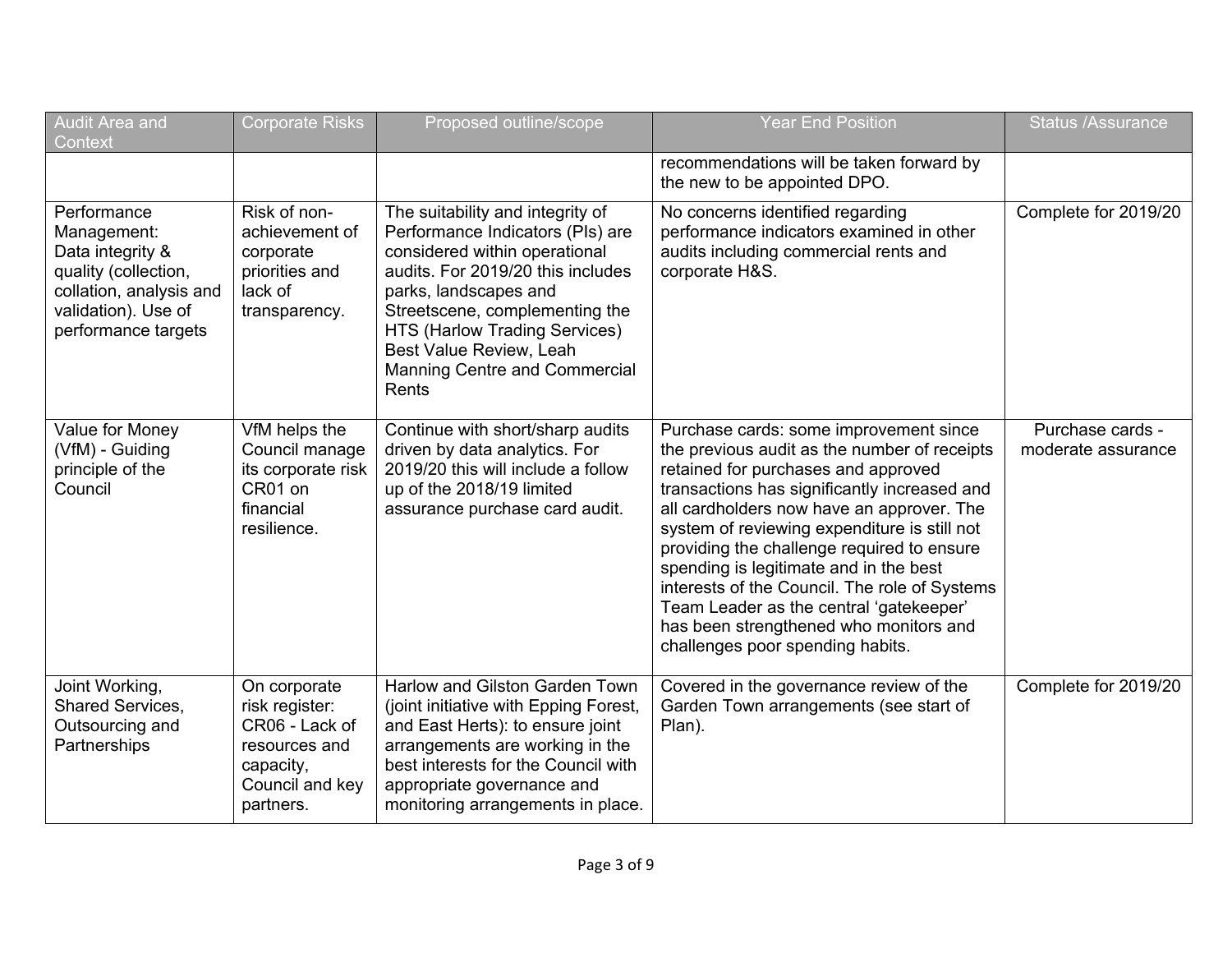| <b>Audit Area and</b><br>Context                                                                                          | <b>Corporate Risks</b>                                                                                                                                              | Proposed outline/scope                                                                                                                                                                                                     | <b>Year End Position</b>                                                                                                                                                                                                                                                                                                                                                                                                                                                                                                  | <b>Status /Assurance</b>                                                         |
|---------------------------------------------------------------------------------------------------------------------------|---------------------------------------------------------------------------------------------------------------------------------------------------------------------|----------------------------------------------------------------------------------------------------------------------------------------------------------------------------------------------------------------------------|---------------------------------------------------------------------------------------------------------------------------------------------------------------------------------------------------------------------------------------------------------------------------------------------------------------------------------------------------------------------------------------------------------------------------------------------------------------------------------------------------------------------------|----------------------------------------------------------------------------------|
| Projects<br>Business case,<br>project methodology,<br>governance<br>arrangements,<br>contract management<br>and viability | Poor project<br>management<br>increases the<br>risk of projects<br>not being<br>delivered on<br>time, to budget<br>or does not<br>meet the needs<br>of the Council. | Capital projects programme<br>New HR system project: internal<br>control advice and guidance will<br>be given whilst procuring and<br>implementing a new HR system.                                                        | Capital projects programme: fieldwork in<br>progress<br>New HR system: Internal Audit meets<br>regularly with the HR Manager to discuss<br>progress                                                                                                                                                                                                                                                                                                                                                                       | Capital projects<br>programme - to be<br>reported as part of the<br>2020/21 Plan |
| Contingency                                                                                                               | Annual<br>provision for<br>responsive<br>work, special<br>investigations<br>and/or<br>key/emerging<br>risk areas                                                    | Will take into account<br>themes/issues coming out of the<br>Annual Governance Statement.                                                                                                                                  | Two special investigations were undertaken<br>by Internal Audit. One was a review of<br>budget monitoring and procurement<br>activities where recommendations have<br>been made to improve the control<br>framework and enhance transparency within<br>that area. The other was an external<br>whistleblowing concern around potential<br>disclosure of personal information between<br>staff, which was passed to the relevant<br>Head of Service to decide if the Council's<br>disciplinary procedure should be evoked. | Completed for<br>2020/21                                                         |
| <b>Themed/cross cutting audits</b>                                                                                        |                                                                                                                                                                     |                                                                                                                                                                                                                            |                                                                                                                                                                                                                                                                                                                                                                                                                                                                                                                           |                                                                                  |
| <b>Income Streams</b><br>Management of<br>resources features in<br>the corporate plan                                     | To ensure<br>financial<br>resilience the<br>Council needs<br>to protect and<br>maximise its<br>income streams                                                       | Commercial property rents: will<br>examine how leases are set up<br>and rental income is monitored to<br>ensure there are effective and<br>efficient processes in place being<br>a key source of income for the<br>Council | Commercial rents: Overall, sound,<br>processes regarding the commercial rent<br>framework but there is a need to formalise<br>these with regards to rent deposits, rent<br>reviews, reconciliation, formal reporting and<br>management information. This will ensure<br>transparency in the decision making<br>process as officers have discretionary<br>powers to get the best deal for Harlow.                                                                                                                          | Commercial rents:<br>moderate assurance                                          |
| Procurement                                                                                                               | Risks include<br>non-compliance                                                                                                                                     | <b>HTS and Public Contract</b><br>Regulations: IA will assess the                                                                                                                                                          | HTS and Public Contract Regulations: Was<br>to form part of the planned maintenance                                                                                                                                                                                                                                                                                                                                                                                                                                       | Housing contracts<br>$(non HTS) -$                                               |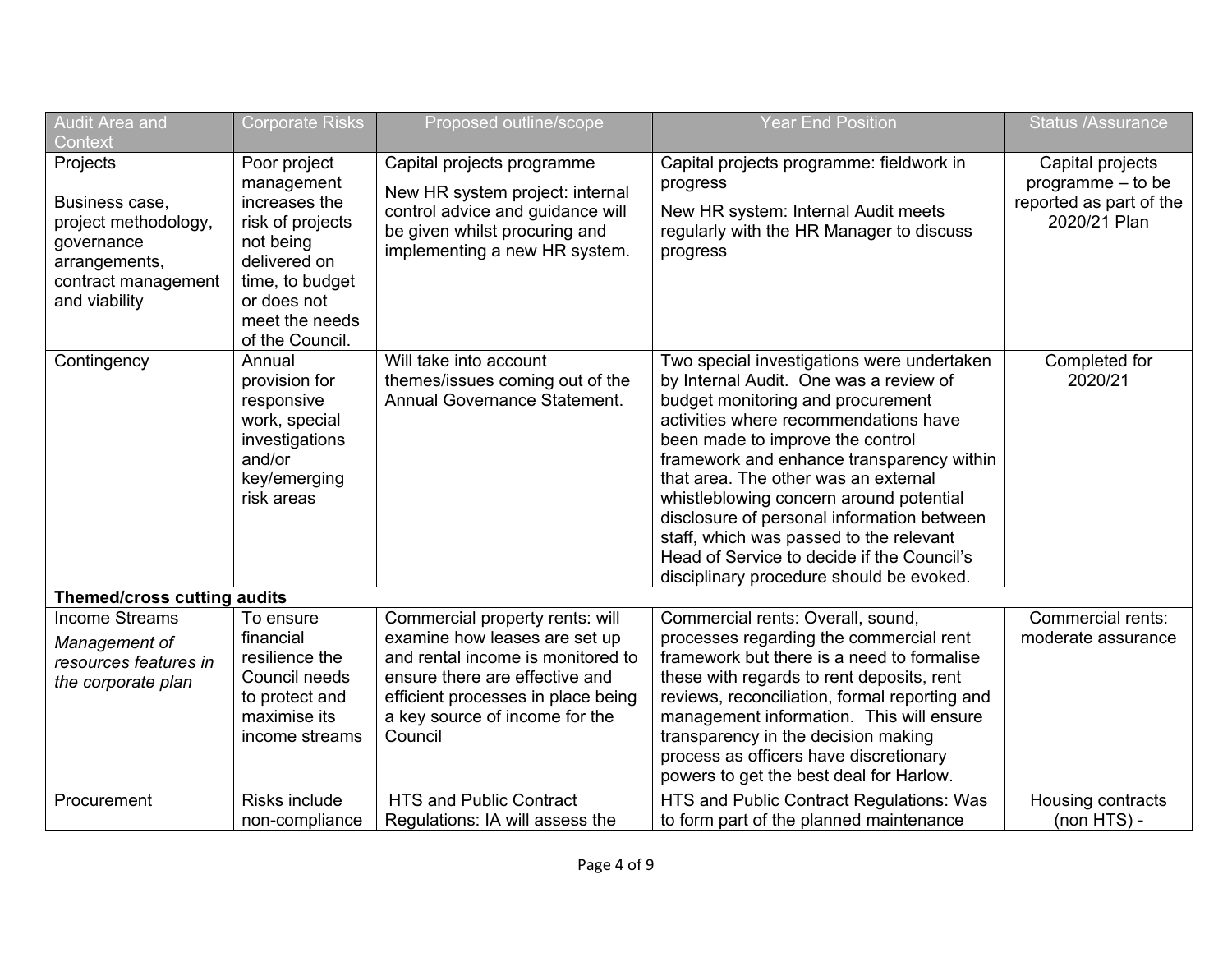| Audit Area and<br>Context                                                                                                                                                      | <b>Corporate Risks</b>                                                                                                                                                   | Proposed outline/scope                                                                                                                                                                                                                                                       | <b>Year End Position</b>                                                                                                                                                                                                                                                                                                                                                                                                                                                                                                      | <b>Status /Assurance</b>                                       |
|--------------------------------------------------------------------------------------------------------------------------------------------------------------------------------|--------------------------------------------------------------------------------------------------------------------------------------------------------------------------|------------------------------------------------------------------------------------------------------------------------------------------------------------------------------------------------------------------------------------------------------------------------------|-------------------------------------------------------------------------------------------------------------------------------------------------------------------------------------------------------------------------------------------------------------------------------------------------------------------------------------------------------------------------------------------------------------------------------------------------------------------------------------------------------------------------------|----------------------------------------------------------------|
| Themed audits -<br>compliance, VfM,<br>fraud, goods and<br>services. End to end<br>processes (need,<br>selection,<br>appointment, contract<br>management & exit<br>strategies) | with legislation,<br>fraud, not<br>achieving value<br>for money, poor<br>service delivery.                                                                               | level of compliance by HTS to<br><b>Public Contract Regulations.</b>                                                                                                                                                                                                         | and major works audit (see later on) which<br>has been deferred.<br>Instead Internal Audit completed an audit of<br>housing contracts (non HTS) which was<br>carried forward from the 2018/19 Plan. This<br>found there were robust tendering and<br>contract management in place for the<br>procurement and management of these<br>contracts (including external works and<br>external repairs and redecoration).                                                                                                            | substantial assurance                                          |
| Health & Safety                                                                                                                                                                | Risk of<br>compromising<br>the health and<br>safety of<br>individuals and<br>non-compliance<br>with H&S<br>legislation<br>leading to fines<br><b>or</b><br>imprisonment. | Corporate H&S Framework,<br>including policies: assess the<br>H&S framework in place to<br>protect people working for and<br>visiting the Council as the H&S<br>function now sits in a different<br>service.                                                                 | Corporate H&S framework: Desk top review<br>confirmed areas of good practice in place;<br>including a corporate safety committee,<br>comprehensive staff H&S handbook, suite<br>of H&S policies, monitoring and reporting of<br>H&S statistics. However, the following<br>require improvement; ensuring H&S policies<br>remain up to date, central monitoring of risk<br>assessments, having a consistent approach<br>to H&S training records.                                                                                | Corporate H&S<br>framework - moderate<br>assurance             |
| <b>Business Continuity</b><br>Planning (BCP)                                                                                                                                   | Without<br>adequate BCP<br>the Council<br>could fail to<br>deliver its<br>services in the<br>event of<br>significant<br>incident.                                        | <b>Business Continuity Planning:</b><br>Using a checklist approach<br>business continuity and IT<br>Disaster recovery arrangements<br>will be assessed. (A technical<br>review of the Council's IT Disaster<br>Recovery arrangements will take<br>place) the following year. | Business continuity (BC): There is a clear<br>and up to date policy, with ownership by the<br>Senior Management Board. Business<br>impact assessments are in place, with<br>recovery expectations. However, It is not<br>clear (for IT Disaster Recovery purposes)<br>what systems might be required and what<br>the recovery sequences should be. In<br>addition, services need to check that key<br>suppliers have BC plans of their own. Just<br>as the report was being prepared, the<br>Coronavirus pandemic emerged and | <b>Business continuity</b><br>planning - moderate<br>assurance |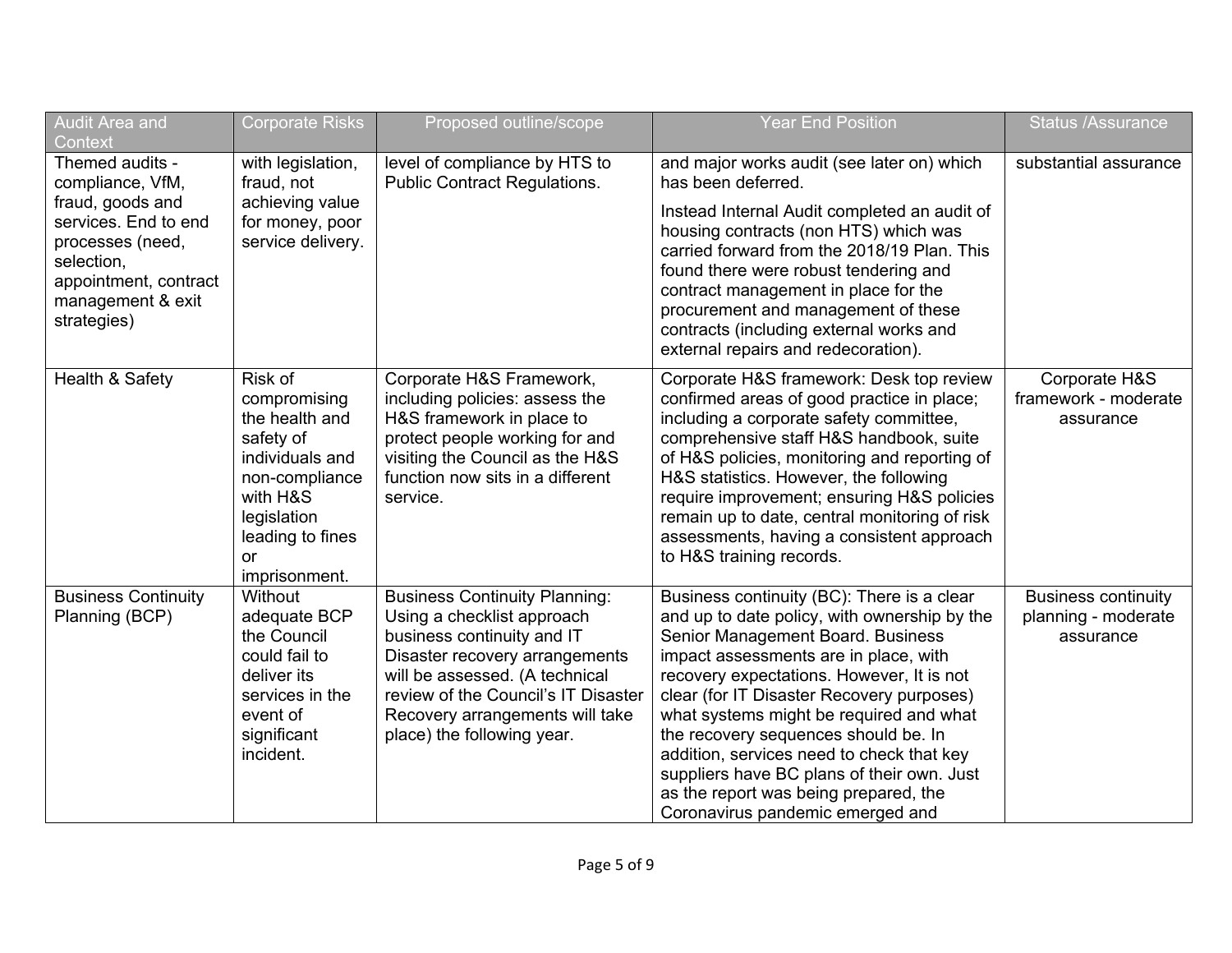| Audit Area and<br>Context                                                                                                                                                                                   | <b>Corporate Risks</b>                                                                                                                                                                                                           | Proposed outline/scope                                                                                                                                    | <b>Year End Position</b>                                                                                                                                                                                                                                                       | <b>Status /Assurance</b>                                                                                   |
|-------------------------------------------------------------------------------------------------------------------------------------------------------------------------------------------------------------|----------------------------------------------------------------------------------------------------------------------------------------------------------------------------------------------------------------------------------|-----------------------------------------------------------------------------------------------------------------------------------------------------------|--------------------------------------------------------------------------------------------------------------------------------------------------------------------------------------------------------------------------------------------------------------------------------|------------------------------------------------------------------------------------------------------------|
|                                                                                                                                                                                                             |                                                                                                                                                                                                                                  |                                                                                                                                                           | escalated. It is important is to capture the<br>learnable lessons and ensure that plans are<br>updated as a result.                                                                                                                                                            |                                                                                                            |
| <b>Key Financial</b><br>Controls (KFC)<br>Four-year rolling<br>programme of full<br>system and key<br>control audits (unless<br>significant change in<br>process/system or<br>poor audit outcome)           | CR01 (Financial<br>resilience)                                                                                                                                                                                                   | Rolling programme of key<br>financial control (KFC) audits. For<br>2019/20 these are:<br><b>Fixed Assets Register</b><br><b>Treasury Management</b>       | Fixed asset register: currently in progress<br>Treasury Management: deferred due to<br>staffing changes within the accountancy<br>function                                                                                                                                     | Fixed asset register<br>and Treasury<br>Management - both<br>to be reported as part<br>of the 2020/21 Plan |
| IT Audits:<br>IT Governance, IT<br>Regulation,<br>Security/Privacy,<br><b>Business Systems,</b><br>DRP/BCP, Network,<br>Emerging<br>Technologies e.g.<br>mobile devices,<br>IT Applications and<br>Projects | CR08<br>Information<br>Governance<br>and Data<br>Compliance:<br>Risks around<br>data and asset<br>security and<br>loss of service.<br>Opportunity for<br>IT to be an<br>enabler for<br>delivering the<br>Council's<br>priorities | Change and Patch Management<br>Using a specialist IT Auditor,<br>make sure there is a structured<br>mechanism when making<br>changes or applying patches. | Change and patch management: effective<br>overall control environment over changes<br>made to IT equipment and systems,<br>including business applications, network<br>devices, PCs and workstations and servers.<br>This includes the routine security patching<br>processes. | Change and patch<br>management -<br>substantial assurance                                                  |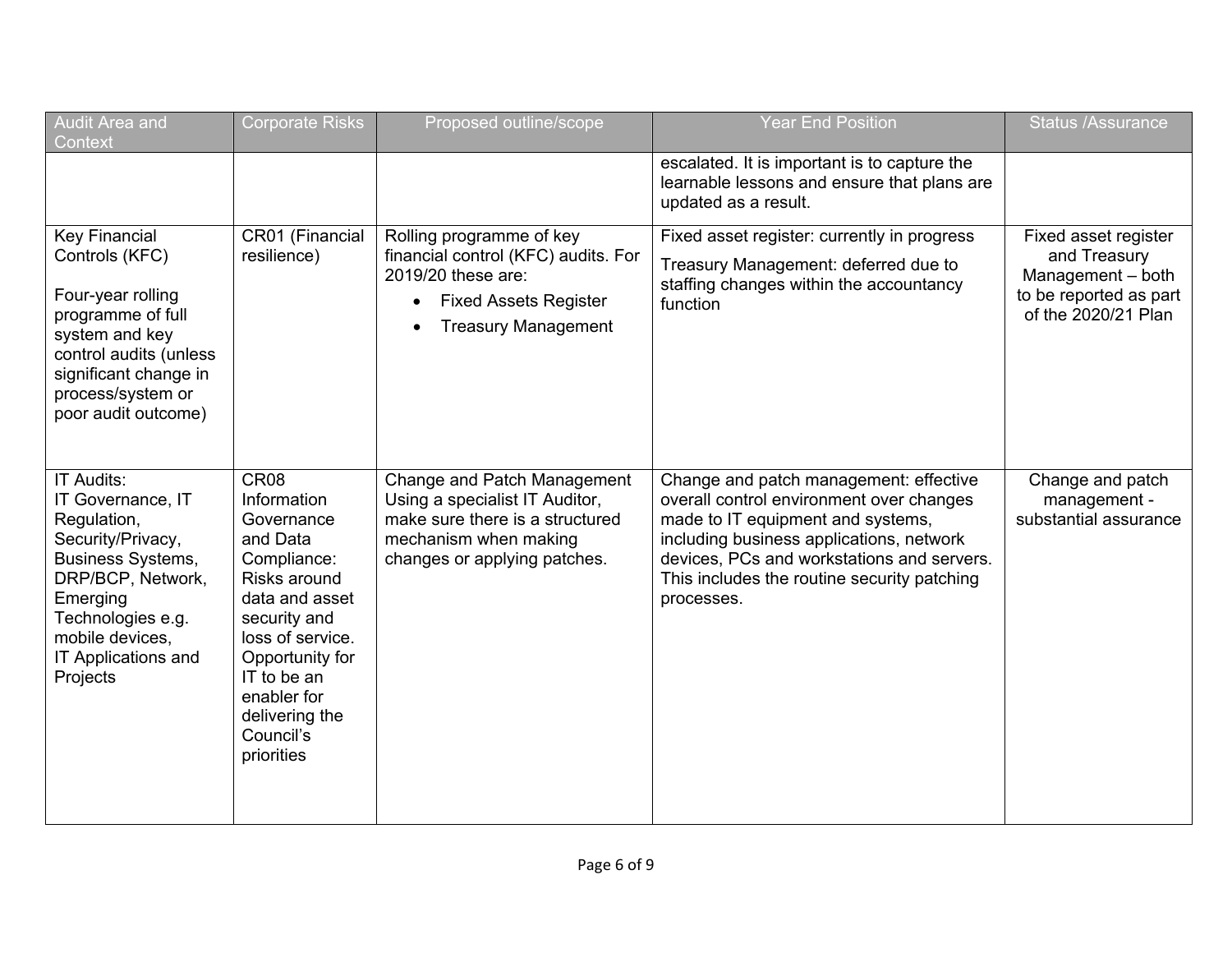| <b>Audit Area and</b><br>Context                                                                                                                                | <b>Corporate Risks</b>                                                                                                              | Proposed outline/scope                                                                                                                                                                                                                                                                | <b>Year End Position</b>                                                                                                                                                                                                                                                                                                                                                                                                                                                                                                                                                                                 | <b>Status /Assurance</b>                                                                                                                                   |  |  |
|-----------------------------------------------------------------------------------------------------------------------------------------------------------------|-------------------------------------------------------------------------------------------------------------------------------------|---------------------------------------------------------------------------------------------------------------------------------------------------------------------------------------------------------------------------------------------------------------------------------------|----------------------------------------------------------------------------------------------------------------------------------------------------------------------------------------------------------------------------------------------------------------------------------------------------------------------------------------------------------------------------------------------------------------------------------------------------------------------------------------------------------------------------------------------------------------------------------------------------------|------------------------------------------------------------------------------------------------------------------------------------------------------------|--|--|
|                                                                                                                                                                 | <b>Operational/service audits</b>                                                                                                   |                                                                                                                                                                                                                                                                                       |                                                                                                                                                                                                                                                                                                                                                                                                                                                                                                                                                                                                          |                                                                                                                                                            |  |  |
| Housing:<br><b>Housing Management</b><br><b>Property Services</b><br>Housing Needs and<br>Options<br><b>Sheltered Housing</b><br>Area Housing<br>Home Ownership | CR03 - Lack of<br>Suitable<br><b>Housing Mix</b><br>CR04 - Lack of<br>adequate<br>Council housing                                   | Homelessness will take into<br>account the Homelessness<br>Reduction Act which came into<br>force April 2018 and will build on<br>similar audits undertaken at<br>Epping Forest and Broxbourne.<br>Planned maintenance and major<br>works: focus on those works<br>undertaken by HTS. | Homelessness: to be deferred<br>Planned maintenance and major works:<br>This audit was replaced with the Housing<br>contract (non HTS) reported above.<br>Former Tenant Arrears (FTA): This was a<br>follow up of the 2018/19 housing rents audit<br>which found FTAs to be high and the need<br>to allocate resources to collect these. This<br>audit found rent officers' focus is on current<br>rather than former tenant debt. There needs<br>to be an increased emphasis on collectable<br>former tenant debt alongside the write off<br>the very old uncollectable debt, which has<br>now started. | Homelessness and<br>planned maintenance<br>and major work - both<br>to be deferred to<br>2021/22<br><b>Former Tenant</b><br>Arrears - limited<br>assurance |  |  |
| Community<br>Wellbeing:<br><b>Community Safety</b><br>Community, Leisure<br>and Culture<br>Customer & Media<br><b>Services</b><br>Youth & Citizenship           | CR05 - Inability<br>to fulfil<br>Community<br>Leadership role<br>CR07 - Ability to<br>support children<br>and family<br>aspirations | Leah Manning Centre: The Leah<br>Manning Centre will cover mainly<br>financial and regulatory aspects                                                                                                                                                                                 | Lean Manning Centre: This audit has been<br>deferred as the coronavirus outbreak<br>started whilst planning to the audit<br>Internal Audit discussed the risks around<br>community and leisure with the outgoing<br>and in coming Community Leisure and<br>Cultural Services Manager. It was agreed<br>that any audit work could be factored into<br>future Audit Plans as there were no<br>significant or immediate concerns                                                                                                                                                                            | Lean Manning Centre<br>$-$ deferred to 2021/22                                                                                                             |  |  |
| Regeneration and<br><b>Enterprise Zone</b>                                                                                                                      | CR02 - The<br><b>Harlow Offer</b><br>CR06 - Lack of<br>Resources and<br>Capacity,<br>Council and key                                | Covered under the Garden Town<br>audit - see earlier.                                                                                                                                                                                                                                 | See Garden Town audit                                                                                                                                                                                                                                                                                                                                                                                                                                                                                                                                                                                    | Completed for<br>2019/20                                                                                                                                   |  |  |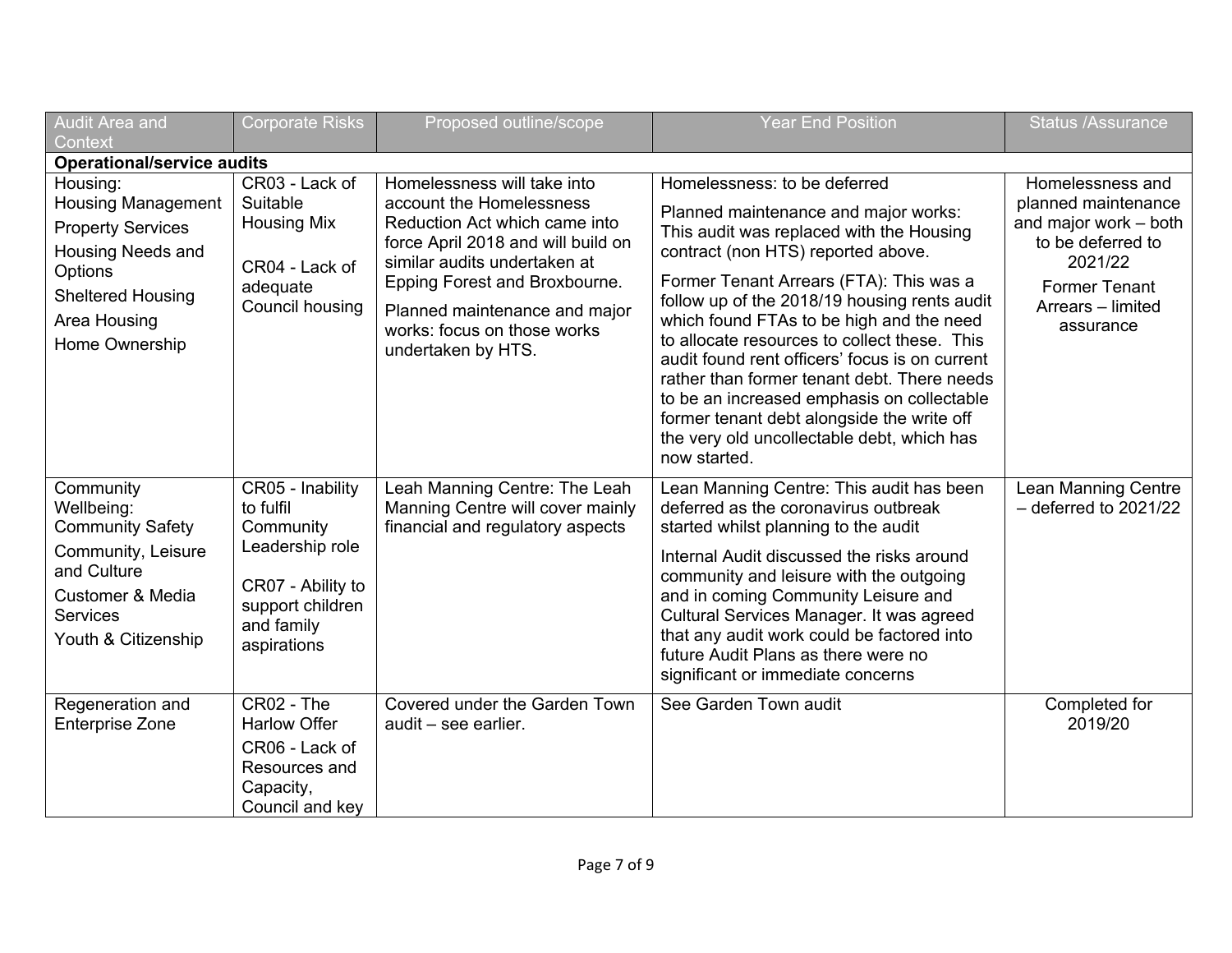| Audit Area and<br>Context                                                                                                                                                                                                                                                    | <b>Corporate Risks</b>                                                                                   | Proposed outline/scope                                                                                                                                                              | <b>Year End Position</b>                                                                                                                                                                                                                                                                                                                                                                                                                                                                                            | <b>Status /Assurance</b>                                            |
|------------------------------------------------------------------------------------------------------------------------------------------------------------------------------------------------------------------------------------------------------------------------------|----------------------------------------------------------------------------------------------------------|-------------------------------------------------------------------------------------------------------------------------------------------------------------------------------------|---------------------------------------------------------------------------------------------------------------------------------------------------------------------------------------------------------------------------------------------------------------------------------------------------------------------------------------------------------------------------------------------------------------------------------------------------------------------------------------------------------------------|---------------------------------------------------------------------|
|                                                                                                                                                                                                                                                                              | partners                                                                                                 |                                                                                                                                                                                     |                                                                                                                                                                                                                                                                                                                                                                                                                                                                                                                     |                                                                     |
| Place:<br>Properties, facilities &<br>projects<br>Properties & estates<br>Operations, energy &<br>emergency planning<br>Planning & Building<br>Control<br><b>Environmental Health</b><br>Licensing                                                                           | CR06 - Lack of<br>Resources and<br>Capacity,<br>Council and key<br>partners                              | Parks, landscapes and<br>Streetscene: The parks and<br>landscapes audit will assess<br>new processes implemented<br>2018/19 and to include<br>playgrounds                           | Parks and landscapes: fieldwork in progress                                                                                                                                                                                                                                                                                                                                                                                                                                                                         | Parks and landscapes<br>- to be reported as<br>part of 2020/21 Plan |
| Streetscene                                                                                                                                                                                                                                                                  |                                                                                                          |                                                                                                                                                                                     |                                                                                                                                                                                                                                                                                                                                                                                                                                                                                                                     |                                                                     |
| Governance:<br>Corporate &<br>Governance Support<br><b>Legal Services</b><br><b>Electoral Services</b><br><b>Human Resources</b><br>Procurement &<br>Relationship (covered<br>elsewhere in the plan)<br>Policy & Performance<br>(covered under<br>performance<br>management) | Risk of<br>corporate<br>priorities not<br>being met<br>should these<br>service areas<br>fail to deliver. | See earlier in report for audits<br>around procurement and HR<br>HR - starters, movers and<br>leavers (carried forward from<br>2018/19 plan). Will be based on<br>analytical review | HR starters, movers, leavers: effective<br>processes to ensure the records and<br>documentation of starters, movers and<br>leavers are reviewed and verified before<br>details are entered on to Chris21 (the HR<br>and Payroll system). Testing confirmed start<br>dates (except for casual workers who have<br>no fixed start date) and pay grades for<br>starters and movers are accurately input to<br>Chris21 and agree to the contract of<br>employment. Leave dates agreed to the<br>relevant documentation. | HR starters, movers,<br>leavers - substantial<br>assurance          |
| Finance:<br><b>Revenues &amp; Benefits</b><br>(covered under KFC<br>audits)<br>ICT (covered<br>elsewhere in the plan)                                                                                                                                                        | CR01 (Financial<br>resilience)                                                                           | Covered in other audits                                                                                                                                                             | See earlier for IT and key financial control<br>audits<br>Cash office (Civic Centre): this was an<br>additional audit to the 2020/21 plan<br>following continued very low value<br>discrepancies (unders/overs) in the cash                                                                                                                                                                                                                                                                                         | Cash office (Civic<br>Centre) - substantial<br>assurance            |